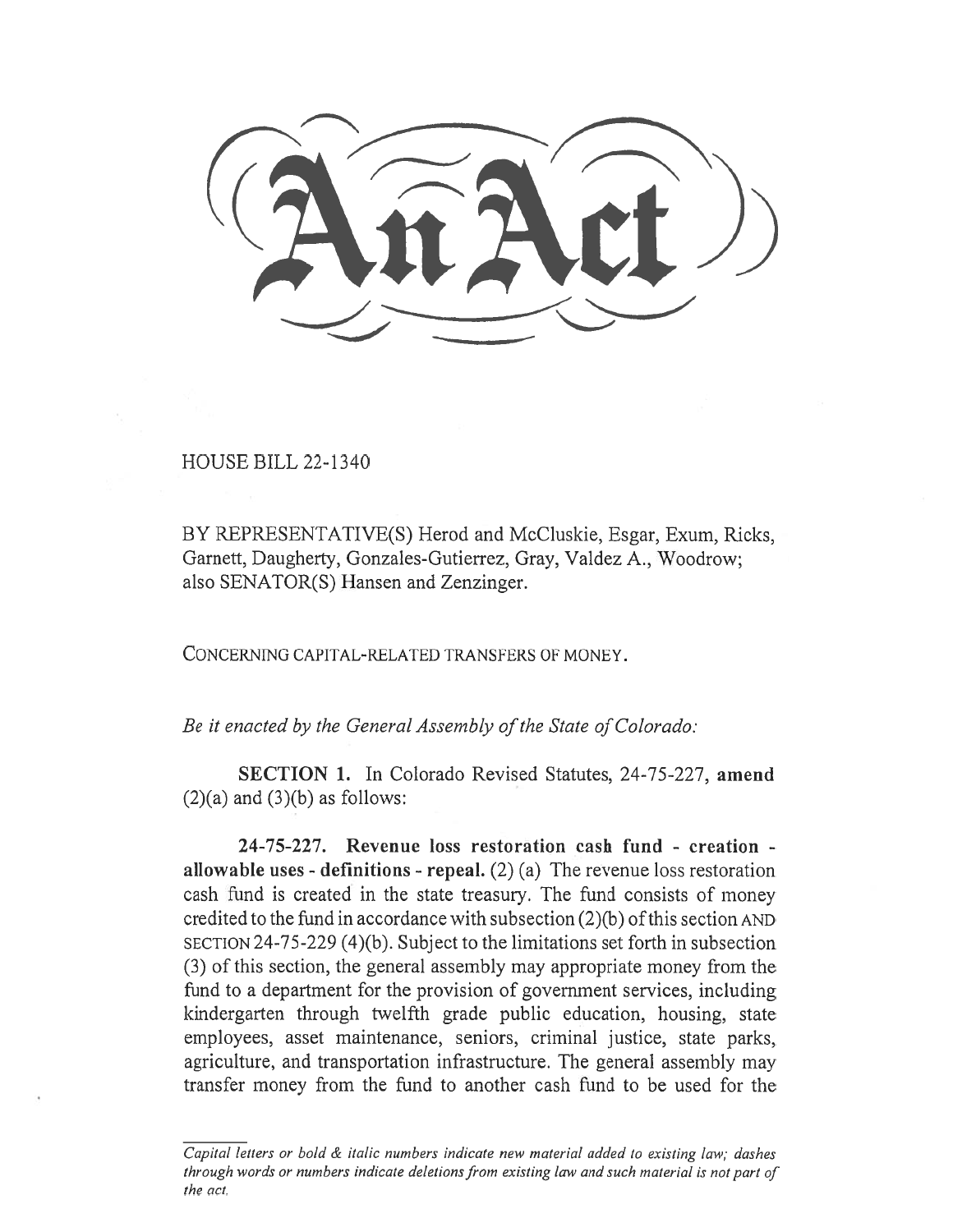provision of such government services.

(3) (b) (I) If the amount appropriated, expended, or transferred in a fiscal year from the fund is less than the limit specified in subsection (3)(a) of this section, then the general assembly may appropriate or transfer the remainder for any later fiscal year.

(II) THE LIMIT SPECIFIED IN THIS SUBSECTION (3) DOES NOT APPLY TO ANY AMOUNT APPROPRIATED FROM THE FUND FOR THE 2022-23 FISCAL YEAR FOR CAPITAL CONSTRUCTION, CAPITAL RENEWAL, OR CONTROLLED MAINTENANCE, AS EACH TERM IS DEFINED IN SECTION 24-30-1301.

SECTION 2. In Colorado Revised Statutes, 24-75-229, amend (4); and add (3)(d) as follows:

24-75-229. Affordable housing and home ownership cash fund - creation - allowable uses - task force - legislative declaration definitions - repeal. (3) (d) ON JULY 1, 2022, THE STATE TREASURER SHALL TRANSFER THREE HUNDRED FIFTY MILLION THREE HUNDRED NINETY-FOUR THOUSAND FOUR DOLLARS FROM THE GENERAL FUND TO THE FUND.

(4) (a) Three days after June 25, 2021, the state treasurer shall transfer one million five hundred thousand dollars from the fund to the eviction legal defense fund created in section 13-40-127 (2).

(b) ON JULY 1, 2022, THE STATE TREASURER SHALL TRANSFER THREE HUNDRED FIFTY MILLION THREE HUNDRED NINETY-FOUR THOUSAND FOUR DOLLARS FROM THE FUND TO THE REVENUE LOSS RESTORATION CASH FUND CREATED IN SECTION 24-75-227.

SECTION 3. In Colorado Revised Statutes, 24-75-302, amend (2) introductory portion,  $(2.5)(o)$  and  $(2.5)(p)$ ; amend as amended by House Bill 22-1195 (2)(oo) and (2.3)(j); amend as added by House Bill 22-1195  $(2)(pp)$  and  $(2.3)(k)$ ; and **add**  $(2)(qq)$ ,  $(2.3)(m)$ , and  $(2.5)(q)$  as follows:

24-75-302. Capital construction fund - capital assessment fees calculation - information technology capital account - repeal. (2) The controller shall transfer a sum as specified in this subsection (2) from the general fund to the capital construction fund as money becomes available in the general fund during the fiscal year beginning on July 1 of the fiscal

PAGE 2-HOUSE BILL 22-1340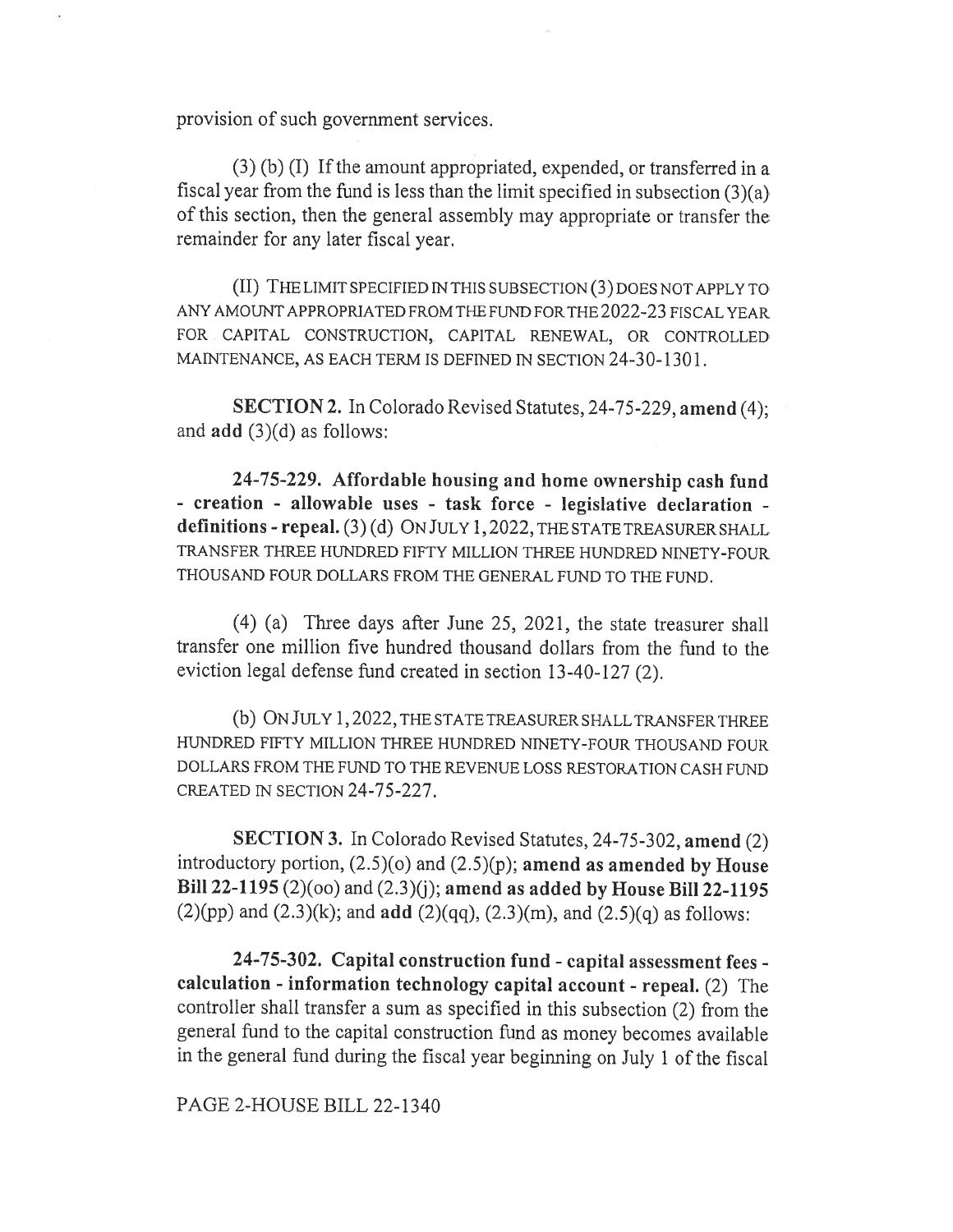year in which the transfer is made OR ON THE DATE OTHERWISE SPECIFIED FOR THE TRANSFER. Transfers between funds pursuant to this subsection (2) are not appropriations subject to the limitations of section 24-75-201.1. The amounts transferred pursuant to this subsection (2) are as follows:

(oo) For the 2021-22 fiscal year, one hundred nine thousand four hundred sixty two dollars pursuant to S.B. 21-064, enacted in 2021; and

(pp) On April 1, 2022, four million one hundred thirteen thousand two hundred sixteen dollars; AND

(qq) ON JULY 1, 2022, FOUR MILLION SIX HUNDRED THIRTY-NINE THOUSAND FOUR HUNDRED FORTY-THREE DOLLARS.

(2.3) In addition to the sums transferred pursuant to subsections (2) and (2.5) of this section, the state treasurer and the controller shall transfer a sum as specified in this subsection (2.3) from the general fund to the information technology capital account created in subsection (3.7) of this section as money becomes available in the general fund during the fiscal year beginning on July 1 of the fiscal year in which the transfer is made or on April 1 of the fiscal year if otherwise specified. Transfers between funds pursuant to this subsection (2.3) are not appropriations subject to the limitations of section 24-75-201.1. The amounts transferred pursuant to this subsection (2.3) are as follows:

(j) On July 1, 2021, twenty-seven million forty thousand three hundred two dollars; and

(k) On April 1, 2022, nine hundred fifty thousand six hundred ninety dollars; AND

(m) ON JULY 1, 2022, ONE HUNDRED SIX MILLION SIX HUNDRED SIXTY-ONE THOUSAND EIGHT HUNDRED SEVENTY-SEVEN DOLLARS.

(2.5) In addition to the sums transferred pursuant to subsections (2) and (2.3) of this section, the state treasurer and the controller shall transfer a sum as specified in this subsection (2.5) from the general fund exempt account of the general fund created pursuant to section 24-77-103.6 to the capital construction fund as money becomes available in the general fund exempt account during the fiscal year beginning on July 1 of the fiscal year

PAGE 3-HOUSE BILL 22-1340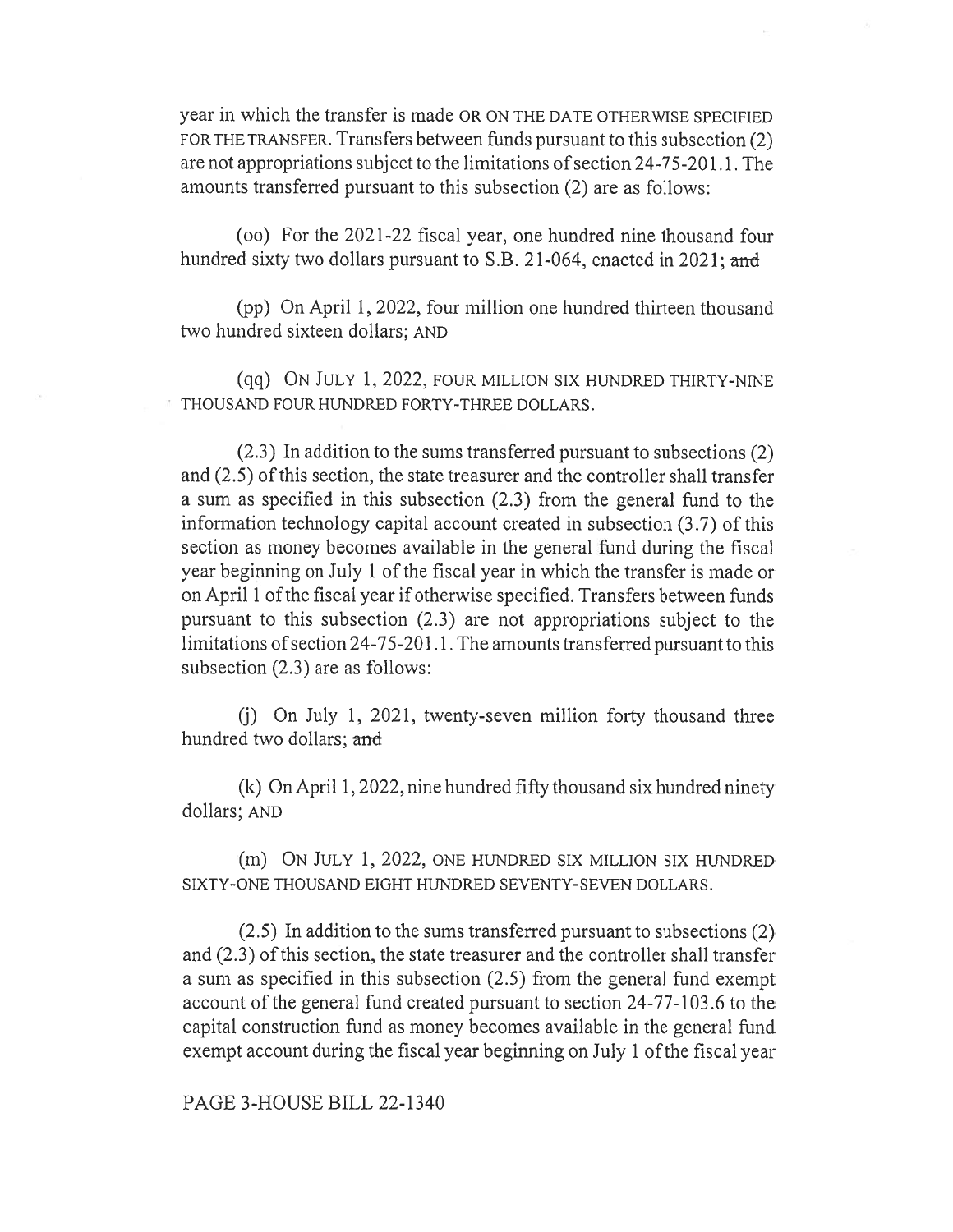in which the transfer is made. Transfers between funds pursuant to this subsection (2.5) are not appropriations subject to the limitations of section 24-75-201.1. The amounts transferred pursuant to this subsection (2.5) are as follows:

(o) On July 1, 2020, five hundred thousand dollars; and

(p) On July 1, 2021, five hundred thousand dollars; AND

(q) ON JULY 1, 2022, FIVE HUNDRED THOUSAND DOLLARS.

SECTION 4. In Colorado Revised Statutes, 24-75-302.5, amend (10) as follows:

24-75-302.5. Controlled maintenance - trust fund - legislative declaration. (10) Notwithstanding any provision of this section to the contrary, on July 1, 2021, the state treasurer and the controller shall transfer one hundred ten million dollars from the general fund to the controlled maintenance trust fund to be appropriated in the 2022-23 state fiscal year for controlled maintenance budget requests prioritized by the office of the state architect as level one and level two priority projects under section 24-30-1303 (1)(t)(II).

SECTION 5. Safety clause. The general assembly hereby finds,